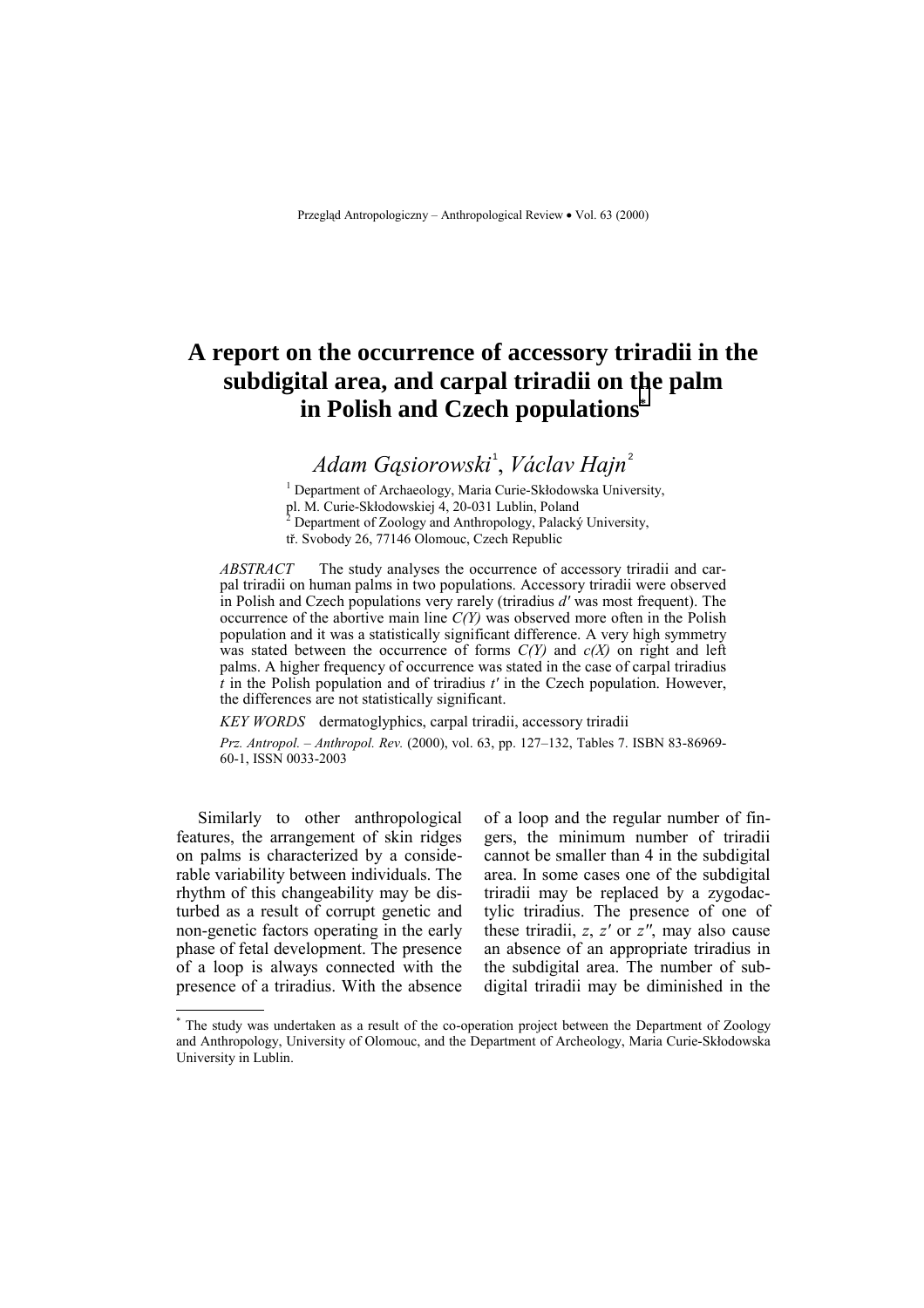

**Fig. 1.** Triradii on the palm:  $a, b, c, d$  – digital;  $a', b', c'$ ,  $d'$  – accessory digital; *t*, *t'*,  $t''$  – axial (carpal) ones.

case of the presence of the axial triradius *t* or of its variants *t'* and *t''*. Obviously, the presence of loops in the pattern of palm dermatoglyphics is connected with an increase in the number of triradii.

The aim of this report was to present the frequency of occurrence of accessory triradii in the subdigital area, and of axial triradii in Polish and Czech populations (Figure 1).

#### **Materials and methods**

The material consisted of the prints of palms of 200 men and 200 women from Lublin (Poland) and of 200 men and 200 women from Olomouc (Czech Republic). The prints were made by the method adopted from finger printing and examined by the methods worked out by CUMMINS & MIDLO [1961], and VALŠÍK [1928].

The abortive main line *C* was denoted by *Y* while the absence of a triradius *c* was denoted as *X*. These denotations were first employed by J. Valšík and published in the presentation of his method in 1928. In the case when in one palm of one person there occurred together accessory triradii *a'* and *d'*, they were denoted as *a'd'*. Letter *O* was used to denote those cases when in one palm there was no accessory triradius but it occurred in the other palm.

# **Results and discussion**

### *Triradii in the subdigital area*

The occurrence of triradii in men and women on left and right palms in Polish and Czech populations has been presented in Table 1. In both populations and both sexes, the most frequent was the occurrence of the accessory triradius *d'*; in men and women it was always more frequent on the left palm in both populations. POSPIäIL [1959] and HAJN [1964] obtained similar results in Czech population. Accessory triradii *b'* and *c'* occurred very rarely, whereas triradii *a'* appeared in about 4% of both Polish and Czech populations; it was always more frequent in the right palm in both sexes and in both populations. These results are in agreement with those published by HOLOMEK [1948], POSPIŠIL [1959] and HAJN [1964].

The symmetry of the occurrence of accessory triradii in both hands in men and women from Lublin is shown in Table 2.

Table 3 of this report illustrates the occurrence of the abortive main line *C(Y)* and absence of triradius *c(X)* in both groups. In the Czech population in men and women, on both hands, the frequency is lower than that in the Polish population (in Czechs it is 11.0% on the left hand in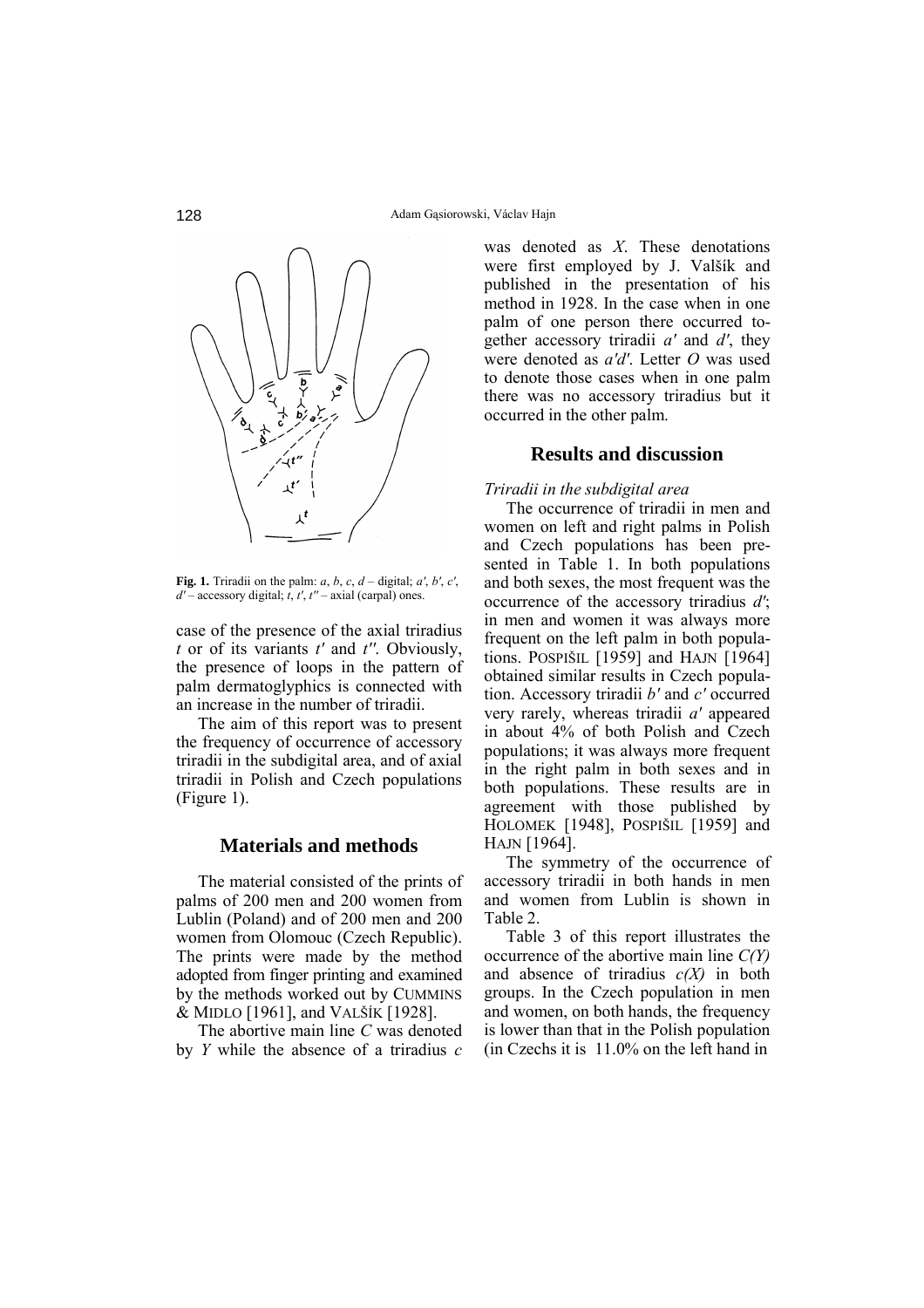**Table 1.** The occurrence of accessory triradii (in %) on palms

|    |                                |       | LUBLIN |       | <b>OLOMOUC</b> |      |       |       |  |
|----|--------------------------------|-------|--------|-------|----------------|------|-------|-------|--|
|    | Men                            |       | Woman  |       | Men            |      | Woman |       |  |
|    | right<br>riaht<br>left<br>left |       |        | left  | riaht          | left | right |       |  |
| a' | 2.00                           | 6.00  | 1.50   | 6.50  | 2.50           | 5.00 | 2.00  | 7.00  |  |
| b' |                                |       |        |       |                | 0.50 |       | 0.50  |  |
| c  |                                | 0.50  | 1.50   | 0.50  | 0.50           |      |       |       |  |
| ď  | 18.50                          | 14.00 | 16.50  | 13.50 | 14.00          | 8.00 | 20.00 | 13.50 |  |

|                         | right | a'   | b' | c'           | ď     | 0     | a'd' | Σ      |  |  |  |  |  |
|-------------------------|-------|------|----|--------------|-------|-------|------|--------|--|--|--|--|--|
| left                    |       |      |    |              |       |       |      |        |  |  |  |  |  |
| <b>MEN</b>              |       |      |    |              |       |       |      |        |  |  |  |  |  |
| a'                      |       | 1.00 |    |              |       |       | 0.50 | 1.50   |  |  |  |  |  |
| $b^{\prime}$            |       |      |    |              |       |       |      |        |  |  |  |  |  |
| $\boldsymbol{c}^\prime$ |       |      |    |              |       |       |      |        |  |  |  |  |  |
| $\boldsymbol{d'}$       |       |      |    | 0.50         | 8.00  | 8.00  | 1.50 | 18.00  |  |  |  |  |  |
| 0                       |       | 2.00 |    |              | 3.00  | 74.50 | 0.50 | 80.00  |  |  |  |  |  |
| a'd'                    |       |      |    |              |       |       | 0.50 | 0.50   |  |  |  |  |  |
| Σ                       |       | 3.00 |    | 0.50         | 11.00 | 82.50 | 3.00 | 100.00 |  |  |  |  |  |
|                         |       |      |    | <b>WOMEN</b> |       |       |      |        |  |  |  |  |  |
| a'                      |       |      |    |              |       | 0.50  |      | 0.50   |  |  |  |  |  |
| $b^{\prime}$            |       |      |    |              |       |       |      |        |  |  |  |  |  |
| $\boldsymbol{c}^\prime$ |       |      |    | 0.50         |       | 1.00  |      | 1.50   |  |  |  |  |  |
| $d^\prime$              |       | 1.50 |    |              | 7.50  | 4.50  | 2.00 | 15.50  |  |  |  |  |  |
| 0                       |       | 2.00 |    |              | 3.50  | 76.00 |      | 81.50  |  |  |  |  |  |
| a'd'                    |       | 0.50 |    |              |       |       | 0.50 | 1.00   |  |  |  |  |  |
| Σ                       |       | 4.00 |    | 0.50         | 11.00 | 82.00 | 2.50 | 100.00 |  |  |  |  |  |

Table 2. Symmetry in the occurrence of accessory triradii (in %) on palms of men and women from Lublin

**Table 3.** The occurrence of triradii  $c(X)$  and the abortive main line  $C(Y)$  on left and right palms of men and women from Lublin and Olomouc

|   |                | Men  |       | Women |    |      |    |       |  |  |  |  |
|---|----------------|------|-------|-------|----|------|----|-------|--|--|--|--|
|   |                | left | right |       |    | left |    | right |  |  |  |  |
|   | Ν              | %    | Ν     | %     | Ν  | %    | Ν  | %     |  |  |  |  |
|   | <b>LUBLIN</b>  |      |       |       |    |      |    |       |  |  |  |  |
|   | 44             | 22.0 | 22    | 11.0  | 44 | 22.0 | 20 | 10.0  |  |  |  |  |
| X | 25             | 12.5 | 16    | 8.0   | 24 | 12.0 | 13 | 6.5   |  |  |  |  |
|   | <b>OLOMOUC</b> |      |       |       |    |      |    |       |  |  |  |  |
|   | 22             | 11.0 | 13    | 6.5   | 19 | 9.5  | 12 | 6.0   |  |  |  |  |
| X | 12             | 6.0  | 5     | 2.5   | 15 | 7.5  |    | 3.5   |  |  |  |  |

men and 9.5% in women; in Poles it is 22.0% in each sex). Statistically significant differences occur only in the case of the abortive main line  $C(Y)$ . Examining a rural group from the Lublin region, HAJN & GĄSIOROWSKI [1999] observed lower

values of the occurrence of form *C(Y)*, namely: in men 17.0% on the left hand and 14.5% on the right hand, while in women it was 14.0% on the left hand and 3.0% on the right hand. These results are closer to the Czech population.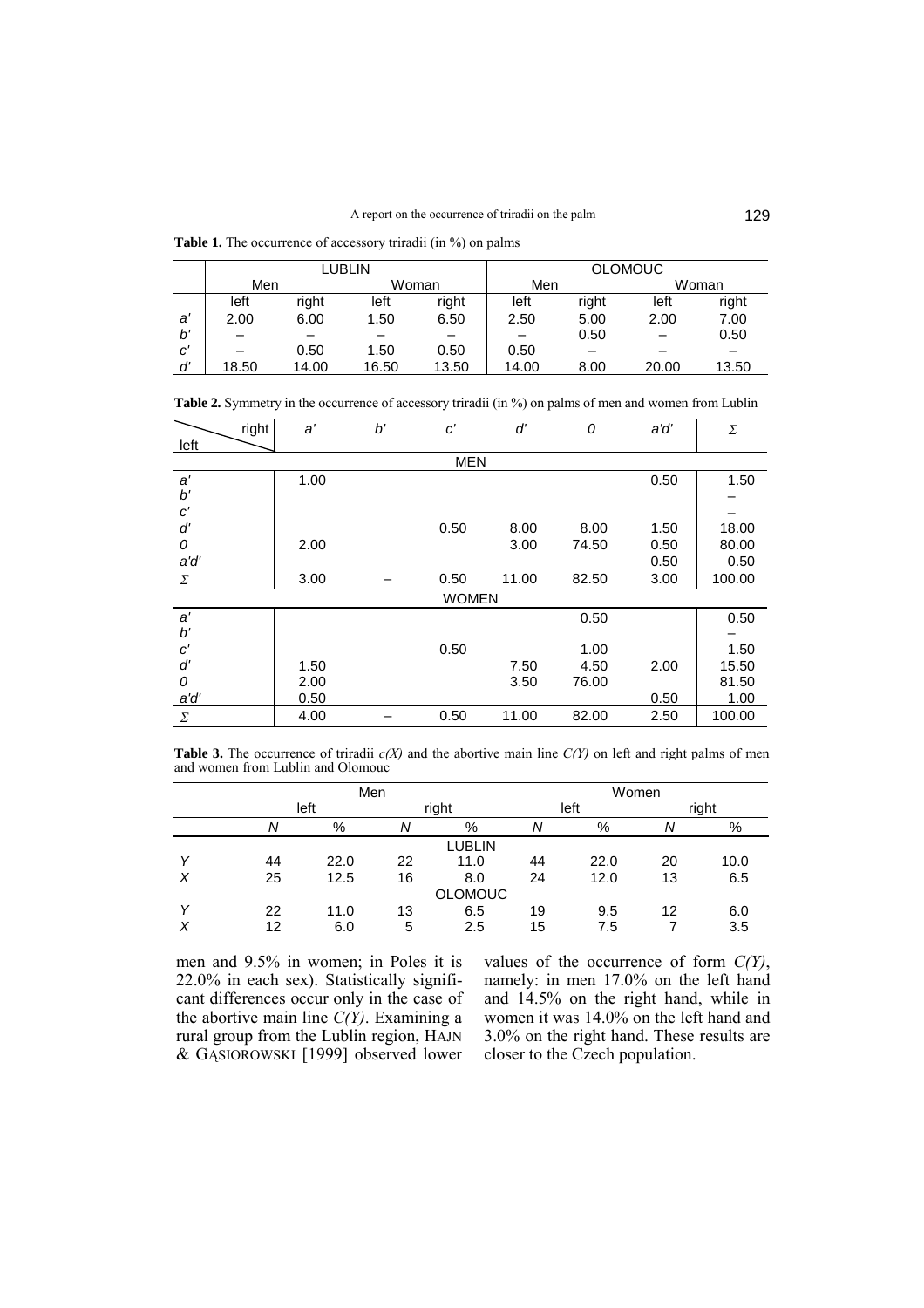|              | right         | $\checkmark$<br>X |              | Σ     | $\%$  |  |  |  |  |  |  |
|--------------|---------------|-------------------|--------------|-------|-------|--|--|--|--|--|--|
| left         |               |                   |              |       |       |  |  |  |  |  |  |
| <b>MEN</b>   |               |                   |              |       |       |  |  |  |  |  |  |
| $\checkmark$ | 13            | 3                 | 28           | 44    | 22.0  |  |  |  |  |  |  |
| X            | $\mathcal{P}$ | 11                | 12           | 25    | 12.5  |  |  |  |  |  |  |
| 0            |               | 2                 | 122          | 131   | 65.5  |  |  |  |  |  |  |
| Σ            | 22            | 16                | 162          | 200   | 100.0 |  |  |  |  |  |  |
| $\%$         |               | 11.0<br>8.0       | 81.0         | 100.0 |       |  |  |  |  |  |  |
|              |               |                   | <b>WOMEN</b> |       |       |  |  |  |  |  |  |
| $\checkmark$ | 13            |                   | 31           | 44    | 22.0  |  |  |  |  |  |  |
| X            |               | 11                | 13           | 24    | 12.0  |  |  |  |  |  |  |
| 0            |               | 2                 | 123          | 132   | 66.0  |  |  |  |  |  |  |
| Σ            | 20            | 13                | 167          | 200   | 100.0 |  |  |  |  |  |  |
| $\%$         |               | 10.0<br>6.5       | 83.5         | 100.0 |       |  |  |  |  |  |  |

**Table 4.** Symmetry in the occurrence of *c(X)* and *C(Y)* on palms of men and women from Lublin

Table 4 summarizes the symmetry in the occurrence of forms *C(Y)* and *c(X)* between left and right hands in men and women in the Polish population. The accumulation of higher values along the diagonal from the left upper corner towards the right lower corner indicates very high symmetry.

#### *Carpal triradii*

In men from Lublin, triradius *t'* occurs on the left hand in 71% and on the right hand in 65%, while in women from Lublin the pattern occurs on the left hand in 66.5% and on the right hand in 61.5% (Table 5). The pattern next in respect to the frequency of occurrence is triradius *t'* which appeared in 12.0% on the left hand and 11.0% on the right hand in Polish men, and in 16.0% on both hands in Polish women. In the Polish population the frequency of occurrence of triradius *t''* is from 2.5% to 4.5%. All these triradii may form a number of combinations on one palm. The most frequent are the tt' (7.25%) and *tt''* (5.0%) combinations on both palms.

In the Czech population (Table 6) triradius *t* is also the most frequent form; it appeared in men in 68.5% on the left palm and in 63.0% on the right palm, while in women it was found in 67.0% on the left palm and in 58.0% on the right palm. Other authors [MALÁ 1961; POSPIäIL 1962; HAJN 1964; BENEä & INDROVÁ 1973] confirm the Czech results. In men triradius *t'* occurred in 16.0% on the left hand and in 17.0% on the right hand, while in women it appeared in 17.5% on the left hand and in 22.0% on the right palm. In men triradius *t''* appeared in 2.75% and in women in 3.75%. The most frequent types of triradial combinations were *tt'* (in men 4.75% and in women 4.50%) and *tt''* (8.0% in men and 4.25% in women). Other combinations were numerically close to those in the Polish population.

While comparing Poles and Czechs it has been found that in the former, in both sexes, there appeared a higher frequency of *t'* triradii, whereas triradius *t'* occurred most frequently in Czechs. The differences between the populations were not statistically significant. The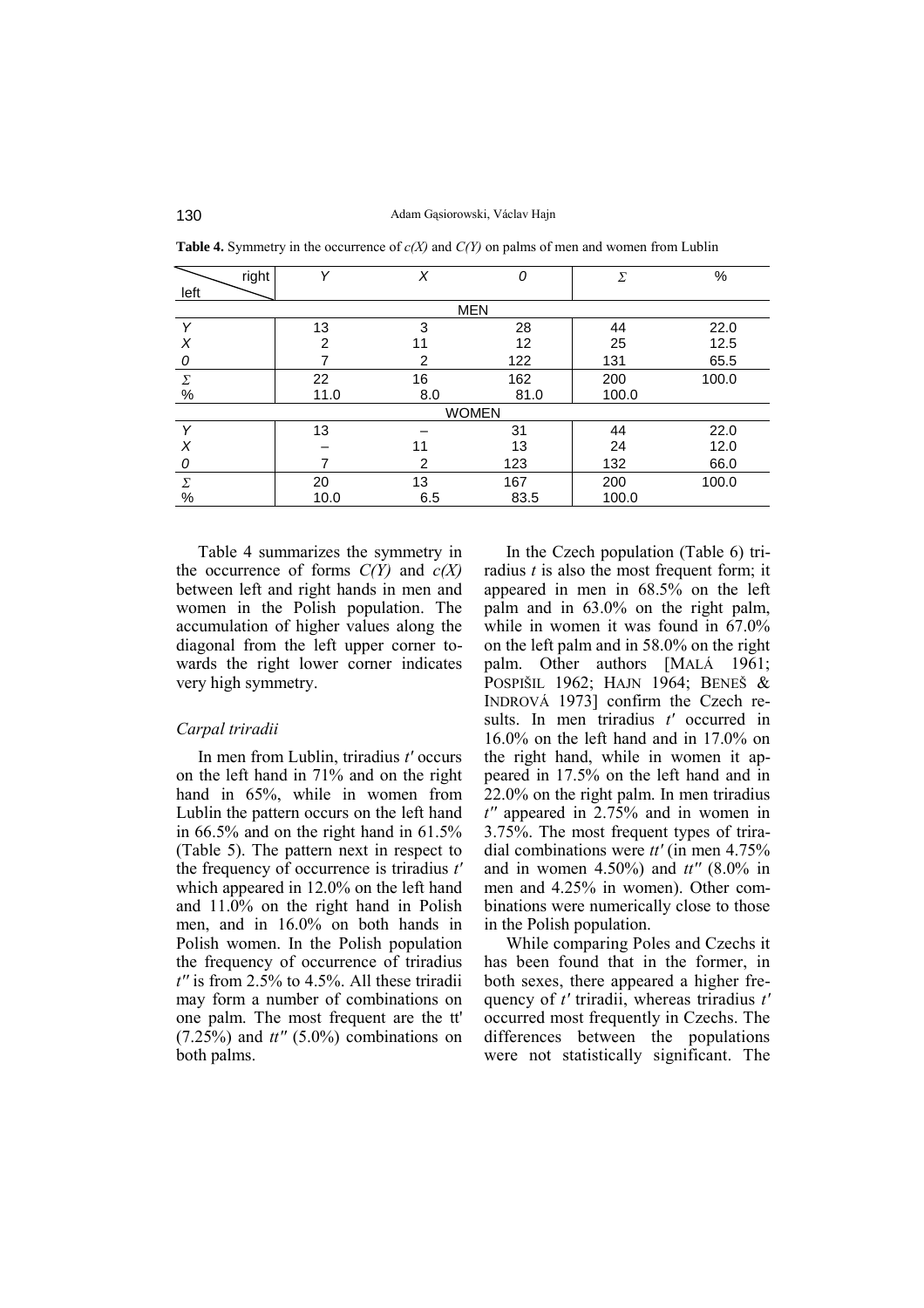MEN WOMEN left right left right *N* % *N* % *N* % *N* % *t* 142 71.00 130 65.00 133 66.50 123 61.50 *t'* 24 12.00 22 11.00 32 16.00 32 16.00 *t''* 9 4.50 9 4.50 5 2.50 7 3.50 *tt* 1 0.50 4 2.00 1 0.50 2 1.00 *tt'* 13 6.50 16 8.00 15 7.50 14 7.00 *tt''* 9 4.50 11 5.50 10 5.00 13 6.50 *t't''* 1 0.50 – – 2 1.00 1 0.50 *tt't''* 1 0.50 – – – – – – *O* – – 8 4.00 2 1.50 8 4.00  $\chi$   $|$  200  $|$  100.00  $|$  200  $|$  200  $|$  200  $|$  200  $|$  100.00  $|$  200  $|$  100.00  $|$ 

**Table 5.** The occurrence of carpal triradii on palms in the Polish population (Lublin)

Table 6. The occurrence of carpal triradii on palms in the Czech population (Olomouc)

|                    |        | <b>MEN</b> |     |        | <b>WOMEN</b>   |        |                |        |  |  |
|--------------------|--------|------------|-----|--------|----------------|--------|----------------|--------|--|--|
|                    | left   |            |     | right  |                | left   | right          |        |  |  |
|                    | Ν<br>% |            | Ν   | %      | N              | %      | Ν              | $\%$   |  |  |
| t                  | 137    | 68.50      | 126 | 63.00  | 134            | 67.00  | 116            | 58.00  |  |  |
| ť                  | 32     | 16.00      | 34  | 17.00  | 35             | 17.50  | 44             | 22.00  |  |  |
| $t^{\prime\prime}$ | 6      | 3.00       | 5   | 2.50   | 8              | 4.00   |                | 3.50   |  |  |
| tt                 |        | 0.50       | 2   | 1.00   |                | 0.50   | 4              | 2.00   |  |  |
| tť                 | 8      | 4.00       | 11  | 5.50   | 9              | 4.50   | 9              | 4.50   |  |  |
| tt"                | 15     | 7.50       | 17  | 8.50   | 6              | 3.00   | 11             | 5.50   |  |  |
| t't'               | 1      | 0.50       |     | 0.50   |                | 0.50   |                | 0.50   |  |  |
| t't"               |        |            |     | 0.50   | 4              | 2.00   | $\overline{2}$ | 1.00   |  |  |
| ttt'               |        |            |     |        |                |        |                | 0.50   |  |  |
| ttt"               |        |            |     |        |                |        |                | 0.50   |  |  |
| tt't''             |        |            |     | 0.50   | $\overline{2}$ | 1.00   |                |        |  |  |
| O                  |        |            | 2   | 1.00   |                |        | 4              | 2.00   |  |  |
| Σ                  | 200    | 100.00     | 200 | 100.00 | 200            | 100.00 | 200            | 100.00 |  |  |

differences of the other triradii were similar and greater differences were observed in cases of triradius absence (denoted by *O*): in Polish men and women it occurred in 4% on the right palm and in Czech men it was 1% while in Czech women it was 2%. The Czech population revealed the co-occurrence of triradii on one palm in the form of such combinations as *t't'*, *ttt'* and *ttt* in less than 1%, with the absence of such combinations in the Polish population. Generally speaking, one may state that the number of triradii in the carpal

region shows no great differences between these populations.

The next section of this report discusses the symmetry between the right and left palms for triradii and their combinations for the Polish population (Table 7). The grouping of higher values on the diagonals from the upper left corner to lower right corner of the table proves a very high co-occurrence of the same patterns or their combinations on both left and right palms. The symmetry is characteristic of both sexes. In men it is higher than in women in the case of triradii *t* and *t'*.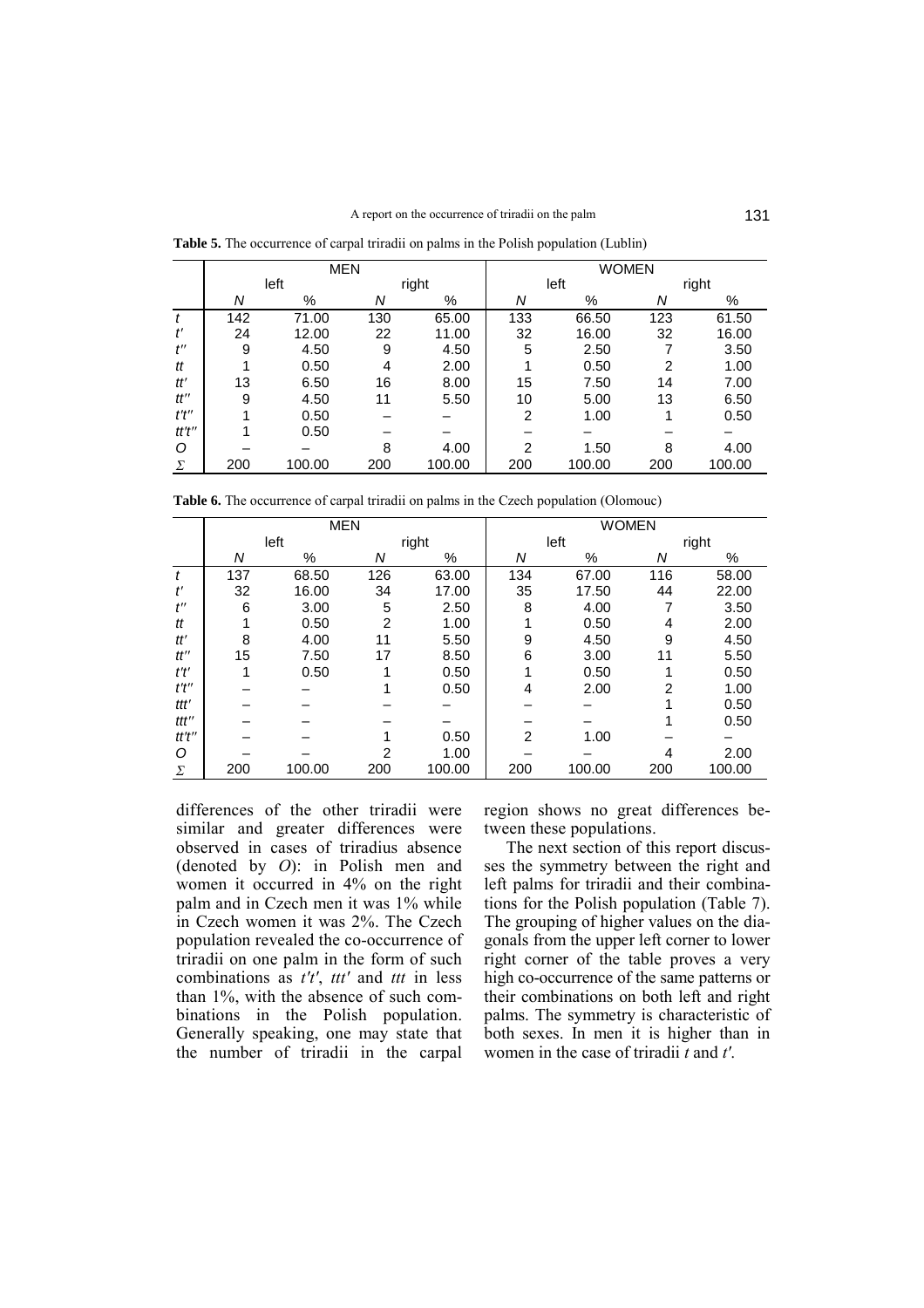132 Adam Gąsiorowski, Václav Hajn

**Table 7.** Symmetry in the occurrence of carpal triradii (in %) between left and right palms in men and women from Lublin

| right                    | t    | $t^{\prime}$ | $t^{\prime\prime}$ | tt  | tť           | tt'' | $t^\prime t^{\prime\prime}$ | tt't'' | 0   | Σ     |  |
|--------------------------|------|--------------|--------------------|-----|--------------|------|-----------------------------|--------|-----|-------|--|
| left                     |      |              |                    |     |              |      |                             |        |     |       |  |
| <b>MEN</b>               |      |              |                    |     |              |      |                             |        |     |       |  |
| $\boldsymbol{t}$         | 59.5 | 5.0          |                    | 1.5 | 2.5          | 0.5  |                             |        | 2.0 | 71.0  |  |
| $t^\prime$               | 2.0  | 5.5          | 1.5                | 0.5 | 0.5          | 0.5  |                             |        | 1.5 | 12.0  |  |
| $t^{\prime\prime}$       |      | 0.5          | 3.0                |     |              | 1.0  |                             |        |     | 4.5   |  |
| tt                       | 0.5  |              |                    |     |              |      |                             |        |     | 0.5   |  |
| $t\!t^\prime$            | 2.5  |              |                    |     | 4.0          |      |                             |        |     | 6.5   |  |
| tt''                     | 0.5  |              |                    |     | 0.5          | 3.0  |                             |        | 0.5 | 4.5   |  |
| t't''                    |      |              |                    |     |              | 0.5  |                             |        |     | 0.5   |  |
| tt't''                   |      |              |                    |     | 0.5          |      |                             |        |     | 0.5   |  |
| $\overline{\mathcal{O}}$ |      |              |                    |     |              |      |                             |        |     |       |  |
| $\varSigma$              | 65.0 | 11.0         | 4.5                | 2.0 | 8.0          | 5.5  |                             |        | 4.0 | 100.0 |  |
|                          |      |              |                    |     | <b>WOMEN</b> |      |                             |        |     |       |  |
| $\boldsymbol{t}$         | 54.0 | 4.0          | 1.0                | 1.0 | 2.0          | 2.5  |                             |        | 2.0 | 66.5  |  |
| $t^{\prime}$             | 3.0  | 11.5         | 0.5                |     | 0.5          |      |                             |        | 0.5 | 16.0  |  |
| $t^{\prime\prime}$       |      |              | 2.0                |     | 0.5          |      |                             |        |     | 2.5   |  |
| tt                       | 0.5  |              |                    |     |              |      |                             |        |     | 0.5   |  |
| tť                       | 2.0  | 0.5          |                    |     | 4.0          | 0.5  |                             |        | 0.5 | 7.5   |  |
| tt''                     | 1.5  |              |                    |     |              | 3.0  |                             |        | 0.5 | 5.0   |  |
| t't''                    |      |              |                    |     |              | 0.5  | 0.5                         |        |     | 1.0   |  |
| tt't''                   |      |              |                    |     |              |      |                             |        |     |       |  |
| $\mathcal{O}$            | 0.5  |              |                    |     |              |      |                             |        | 0.5 | 1.0   |  |
| $\sum$                   | 61.5 | 16.0         | 3.5                | 1.0 | 7.0          | 6.5  | 0.5                         |        | 4.0 | 100.0 |  |

# **References**

- BENEŠ J., O. INDROVÁ, 1973, *Palm dermatoglypics of the Czechs from the South Moravian region (Czechoslovakia)*, Anthropologie, **XI**, 71-75
- CUMMINS H., C. MIDLO, 1961, *Finger Prints, Palms and Soles: An Introduction to Dermatoglyphics*, Dover Publ. Inc, New York
- HAJN V., 1964, *PřÌspěvek k dermatoglyfice olo*moucké mládeže, PřF UP Olomouc, Diplomová práce, pp. 64
- HAJN V., A. GĄSIOROWSKI, 1999, *The terminations of the main lines on human hands in Polish and Czech populations* [in:] *Człowiek wczoraj, dziś,*

*jutro*, Wyd. UMCS, Lublin, pp. 287-294

- HOLOMEK A., 1948, Palmární dermatoglyfy *moravskÈ*, Zpr. Anthrop. Společ., **1** (5), 5-7
- MALÁ L., 1961, *Dermatoglyfy na otiscích prstů u Čechů*, Antrop. Archiv., Praha, pp. 43-56
- POSPIŠÍL M.F., 1959, *Dermatoglyfika Hlučiňanů*. *DermatoglyfickÈ ˙tvary dlaně*, Acta F.R.N. Univ. Comen., **III**, 5-8, Anthropologia, 361-383
- POSPIŠÍL M.F., 1962, *Dermatoglyfika Slovenska*, Kand. diz. práca, Bratislava, pp. 267
- VALŠÍK I.A., 1928, Pokus o nové vyjádření formulí papilárních linií lidské dlané, Čas. Lék. Čes., **67** (8), 37-43

# **Streszczenie**

Doniesienie dotyczy występowania trójpromieni dodatkowych i karpalnych na dłoni człowieka w populacji polskiej i czeskiej. Występowanie dodatkowych trójpromieni w obu populacjach obserwowano bardzo rzadko. Trójpromień *a'* pojawił w około 4% przypadków, częściej na prawej dłoni, u obu płci, w obu populacjach. Trójpromień d' spotykano częściej. Występowanie skróconej linii głównej *C(Y)* obserwowano częściej w populacji polskiej i była to różnica statystycznie istotna. Bardzo wysoką symetrię odnotowano między występowaniem form *C(Y)* i *c(X)* na prawej i lewej dłoni.

Stwierdzono wysoką częstotliwość występowania trójpromienia *t* w populacji polskiej i trójpromienia *t'* w populacji czeskiej. RÛżnice te nie były jednak statystycznie istotne. Badanie wykazało również bardzo wysoką symetrię między prawą i lewą dłonią w populacji polskiej.